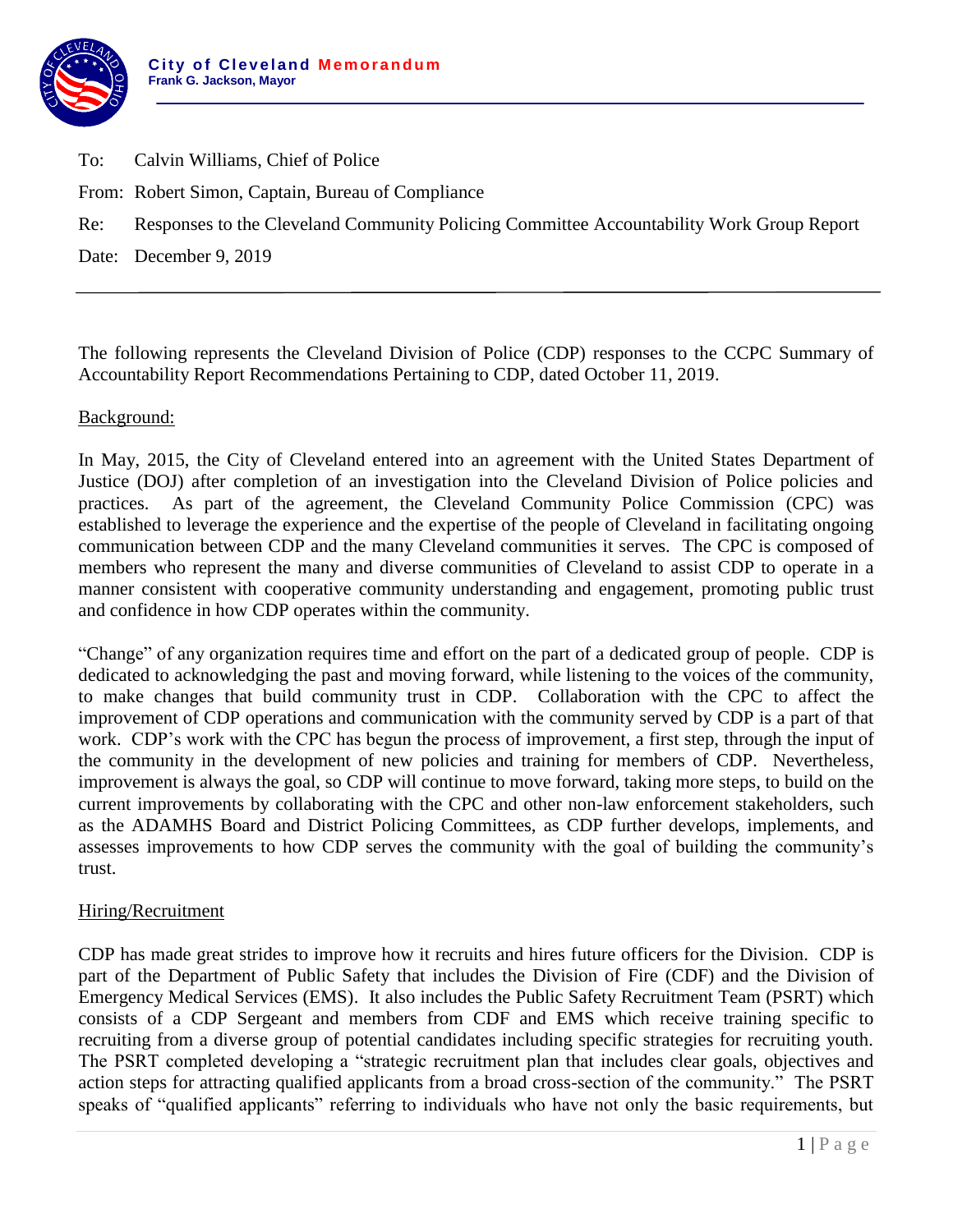also embody character traits such as self-regulation, motivation, empathy and social skills. To find the candidates that possess these qualities the PSRT has begun using a police entrance exam that identifies nine different dimensions of candidates including the ability to think critically, which has been shown to reduce bias and promotes better problem solving. The PSRT also added additional behavioral assessment tools to the psychological screening to better determine how applicants will perform on the job. Finally, a Hiring Process Review Committee has been established to continually upgrade CDP's hiring practices to employ best practices.

The CPC made recommendations regarding CDP's hiring process and completion of candidate background investigations, many of which are already a part of CDP's background investigations such as questions about expungements/sealed records, prior residences, criminal histories and past law enforcement employment. The hiring process is the subject of continued improvement as part of the Hiring Process Review Committee aspect of the PSRT.

# **Training**

CDP agrees that, as noted by the CPC, training is a critical aspect to proper and effective policing. As a critical aspect of CDP performance in the community the Division's Training Section has taken steps to continually improve the training CDP officers receive. The Training Section has delivered training is evaluated by each of the officers that have attended the training, by members of the Monitoring Team and DOJ, as well as some members of the CPC. Beyond that the training that has been provided is the result of working with subject matter experts from outside of the CDP (various social services organizations, City Prosecutors office) as well as CDP OPOTA certified specialists in particular subject areas. The CDP Training Section will also be attending training in the near future to increase their expertise in adult learning concepts.

Other recommendations noted by the CPC are currently a part of CDP training such as recruit training reinforced by a standardized Field Training Program with competency evaluations and training that is instructed or co- instructed by subject matter experts.

As recommended by the CPC, CDP has also undertaken the development of additional training specifically for Division supervisors that will take place in 2020. The two day training will cover topics such as leadership and investigating use of force. Supervisors already receive one week of training upon being promoted.

CDP will continue to provide the best training available to its officers and new recruits and will seek the input of the community and the officers responsible for applying the training everyday through the Training Review Committee that includes members of the Training Section, members of the CPC, and officers assigned to the five police districts.

# Bias-Free Policing

In CDP's efforts to provide effective and useful training to its officers, the Training Section has included training of Bias – Free policing during the last two years of Continuing Professional Training (CPT). This training included a 4 hour block of training concerning implicit bias and concepts of procedural justice. The training was designed to engage officers and encourage self-reflection by officers through class exercises, question and answer, and reviewing real world scenarios. The training of Bias-Free Policing is an annual CPT requirement and as with all of the training being provided by the Training Section, current training will continue to be evaluated by the stakeholders of the settlement agreement for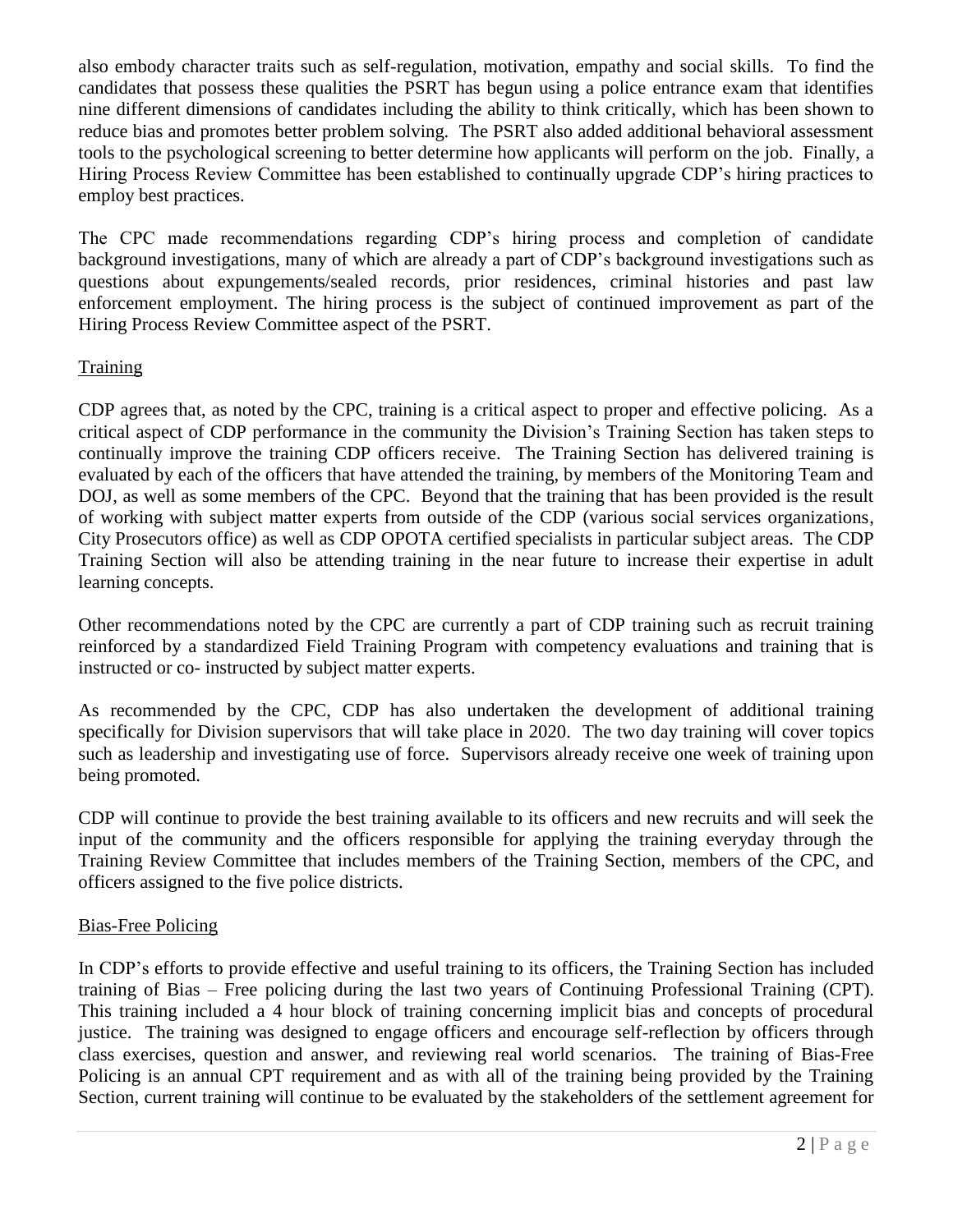improvement and CDP will engage the Training Review Committee, with voices from the CPC and members of the Division, to ensure we are receiving community recommendations to provide the best training available to our officers.

### District Awareness Training

The District Awareness Training has been in development, spearheaded by the CDP Bureau of Community Relations and the Community Engagement Officers (CEO) in each of the five police districts. While the details of the training are still being worked out with the help of community members through the CEOs, CDP has been improving officer's knowledge of the diverse communities in Cleveland through Community Engagement Days for new police officers. The recommendations of the CPC will be considered as CDP continues development of the District Awareness Training with the stakeholders to the agreement.

### Use of Force

The Use of Force policies of the CDP were revised and effective, January 1, 2018, in order to provide more clarity to officers as to when and how to use force. After a year of training on, applying the policies and assessing them through data analysis and input from the Training Section and officers using the policies, revisions to the policies were made and effective in 2019. The policies, supported by training, provide officers with the clarity in applying force recommended by the CPC report and clarity that reduces officer's anxiety. As noted change and improvement are not quick or immediate, the specific recommendations of the CPC in their report concerning further support for officers using force are, in fact, some of the "next steps" envisioned by CDP. The previous section addressing training denoted that CDP has supervisor specific training planned for 2020 that will include understanding how to review/investigate officer uses of force, in which accountability and discipline are covered. As part of the continuing improvements CDP has undertaken, steps have been taken to address officer wellness and stress through sessions that include mindfulness, yoga and stress reduction through personal wellness and exercise. CDP is also utilizing the Employee Assistance Unit to revise and update the Division's Officer Intervention Program to include current best practices.

# Culture

CDP is in agreement with the CPC's report that significant efforts have been made to improve community relations and those efforts will continue through the CDP's work with the CPC and through other outreach to the community (barbershop talks, etc.). While our perspectives in specific instances may differ, CDP and its leadership are committed to continued efforts to build community trust and policing with community views in mind. As to the specific recommendations from the CPC report, I will commit to continued attendance at CPC meetings and events as a conduit to CDP and would encourage the CPC to continue to extend invitations to the members of City Council to attend their meetings. The values of CDP, that we shall carry out our duties with a reverence for human life and in partnership with members of the community through professionalism, respect, integrity, dedication and excellence, are regularly reinforced by the Chief and in all of CDP's training.

# Mental Wellness

As discussed in the CPC's report and the Use of Force heading above, the CDP has begun working on several enhancements to address officer stress and wellness (peer support phone program) and is revising and updating the Division's Officer Intervention Program. Noting the specific recommendations from the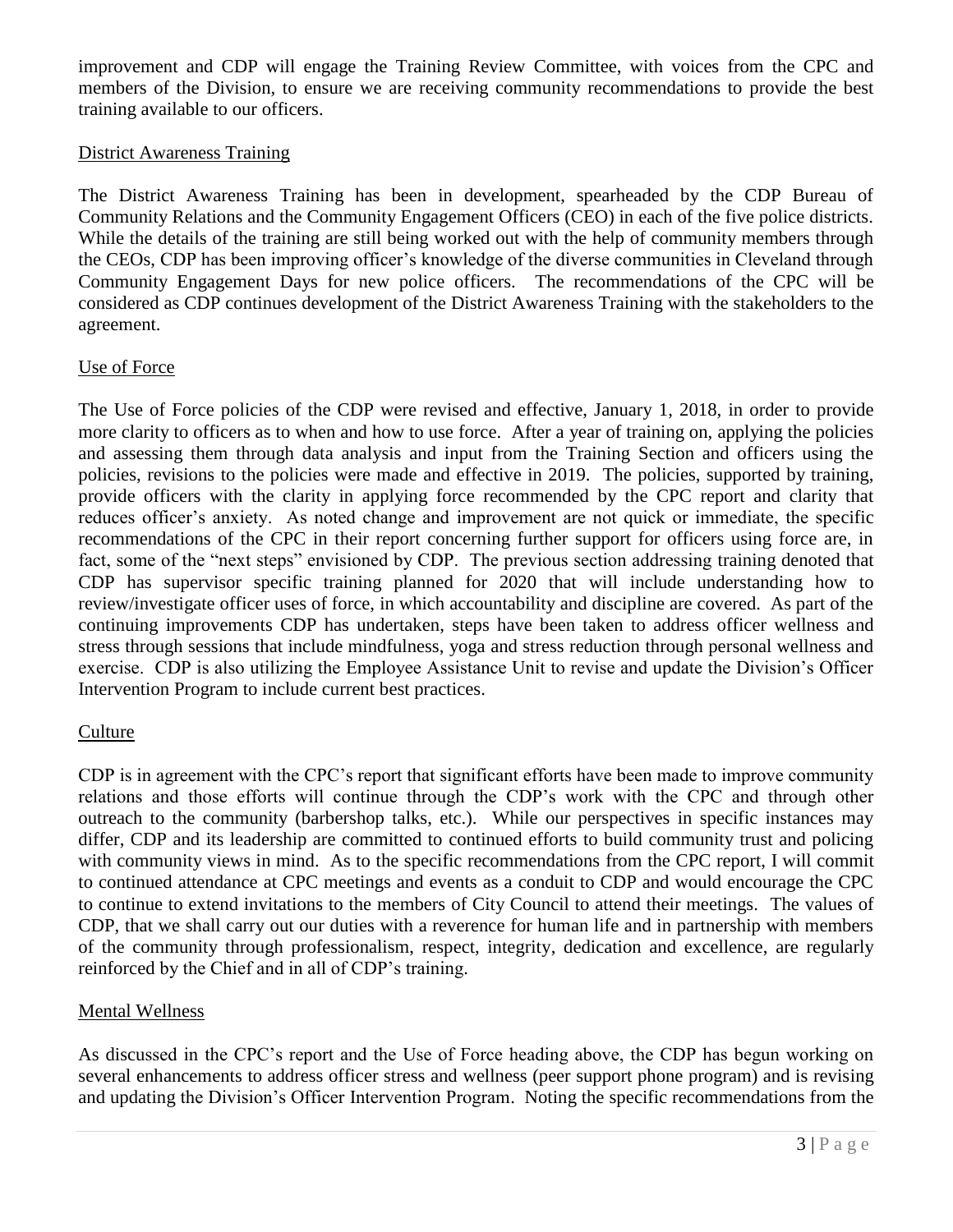CPC report, getting officers comfortable with available services will be important as improvements move forward. Also, CDP already schedules officers to meet with the Division Stress Consultant and with an outside mental health physician after certain critical incidents. The Division also does a critical incident debrief with the critical incident stress management team that involves outside agencies.

#### Discretion and Use of Force

The CPC's recommendations regarding discretion relating to use of force lacks an understanding of how discretion is used in law enforcement and how it relates to use of force. An officer may use their discretion in deciding how to handle a situation that may lead to a use of force, as no situation is the same as another situation, by attempting different de-escalation strategies based on the situation. However, once the decision to use force is made, discretion no longer plays a part in the use of force. Discretion in law enforcement more commonly refers to decisions regarding diversion in lieu of an arrest or citation. The CPC is correct that the proper understanding and application of discretion requires exposure, experience and education. Officers graduating the Police Academy are assigned to a six month probationary period in the Field Officer Training Program described earlier, after which as in any profession they learn from their senior officers and supervisors.

### Professionalism

CDP has as its values a reverence for human life and a partnership with members of the community through professionalism, respect, integrity, dedication and excellence. As the CPC acknowledged choosing to serve your community as a police officer is one of the most difficult professions. The CDP has worked diligently to improve how we recruit, vet, hire and train individuals who have chosen to be police officers as has been documented earlier in this memo. CDP has also made improvements to how we handle identifying and investigating officer misconduct. Beginning with the hiring of a civilian Internal Affairs Superintendent, CDP has updated how investigations of misconduct will be investigated through the Internal Affairs Unit, the civilian Office of Professional Standards and even at the supervisory level. The improvements were undertaken with the community's interest in developing trust that misconduct will be identified and fully investigated. As recommended by the CPC, the CDP Disciplinary Guidance has been updated and vetted by the stakeholders to ensure the accountability of officers and includes "Conduct Unbecoming".

#### Collective Bargaining Agreements

CDP has recently concluded negotiations with the unions that represent the officers and supervisors of the Division in which sustained disciplinary findings will remain in an officer's file for 3 years, an increase from the previous collective bargaining agreements. The settlement agreement rightly states that the CDP will "work with" the unions as that is how the resolution of any contract is accomplished, a process that involves compromise. The CPC identifies the new contracts do not include a 10 year inclusion of findings in officer's files, however sustained discipline will remain in an officer's file longer than it did under previous collective bargaining agreements.

#### Collaborating with the CPC

CDP is, as it has been, committed to collaboration with the CPC. CDP continues to seek improvement in relations and work to make continued improvements in how CDP relates to the community and increase the community's trust in CDP.